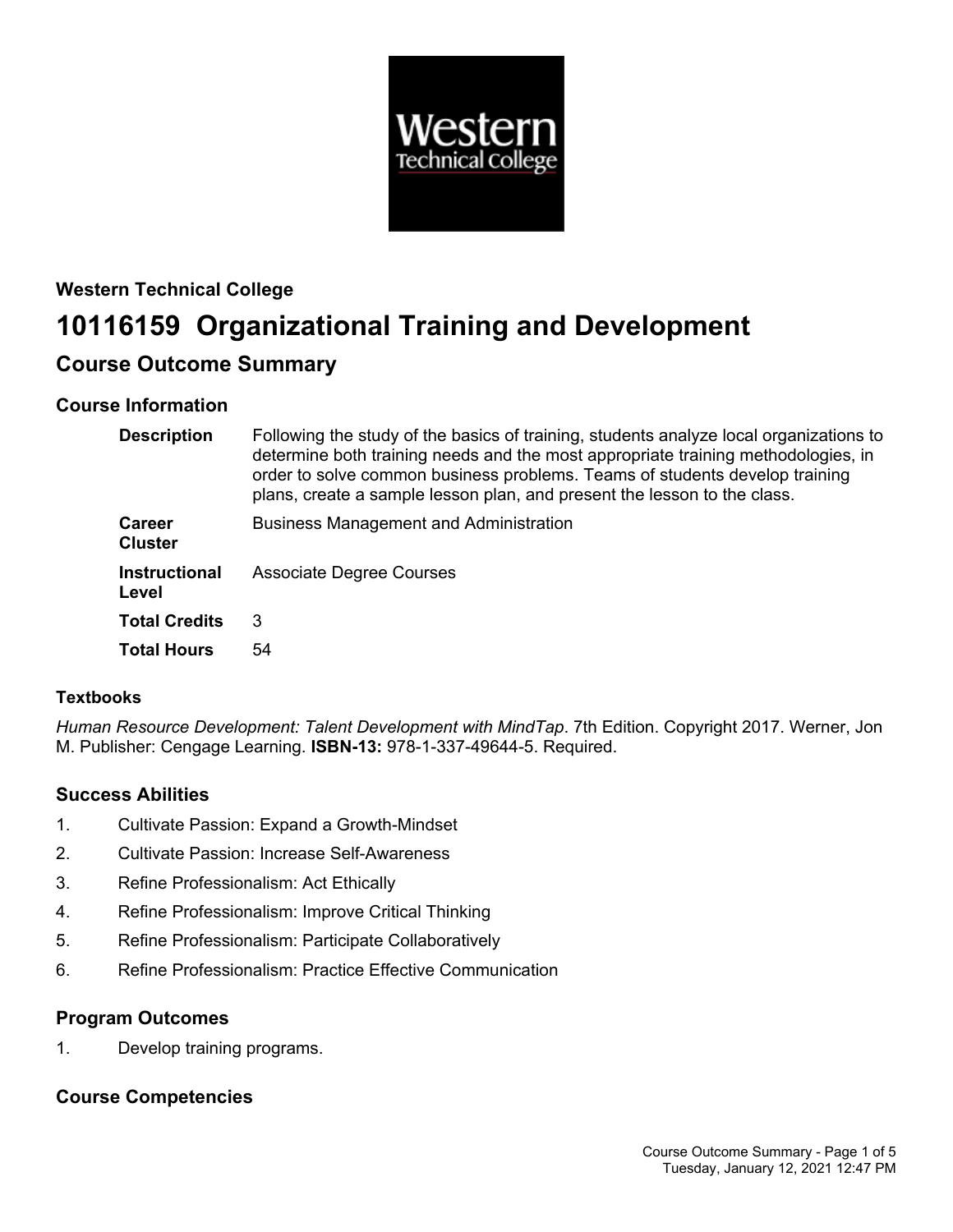# **1. Summarize the training process.**

**Assessment Strategies**

- 1.1. Oral Presentation
- 1.2. Written Objective Test (score 70% or higher)

## **Criteria**

*You will know you are successful when:*

- 1.1. you investigate assigned method of training
- 1.2. you provide advantages of assigned method of training
- 1.3. you provide disadvantages of assigned method of training
- 1.4. you provide examples of assigned method of training

## **Learning Objectives**

- 1.a. Identify steps in the training design process
- 1.b. Describe ways in which trainers can ensure employee readiness for training
- 1.c. Recognize various ways to optimize the learning environment
- 1.d. Explain transfer of training
- 1.e. Identify training methods for a training session/lesson
- 1.f. Describe how to evaluate training

# **2. Relate the strategic planning process to training.**

**Assessment Strategies**

- 2.1. Oral Presentation
- 2.2. Written Objective Test (score 70% or higher)

## **Criteria**

## *You will know you are successful when:*

- 2.1. you investigate models for organizing training departments
- 2.2. you compare pros of models for organizing a training department 2.3. vou compare cons of models for organizing a training department
- you compare cons of models for organizing a training department
- 2.4. you orally defend findings of training department organization

## **Learning Objectives**

- 2.a. Define vision, mission, goals & strategies
- 2.b. Explain how strategic planning relates to training
- 2.c. Relate demographic and global trends to training
- 2.d. Compare models for organizing a training department
- 2.e. Explore the SWOT method of strategic planning

# **3. Relate how learning process impacts program design.**

## **Assessment Strategies**

- 3.1. Written Objective Test (score 70% or higher)
- 3.2. Written Product Mind Map

## **Criteria**

## *You will know you are successful when:*

- 3.1. you prepare mind map of the learning theories
- 3.2. you use 10 words or fewer in mind map
- 3.3. you identify internal and external conditions for various learning outcomes
- 3.4. you document what is required for training plans

## **Learning Objectives**

- 3.a. Examine how the learning domains relate to learning outcomes and impact instructional design
- 3.b. Examine how learning theories relate to learning outcomes and impact instructional design
- 3.c. Explain how learners process, store, retrieve, act upon information and how that impacts your methods of instruction
- 3.d. Describe the various considerations when preparing the training site
- 3.e. List what is included in a training plan
- 3.f. Assign internal and external conditions necessary for learning outcomes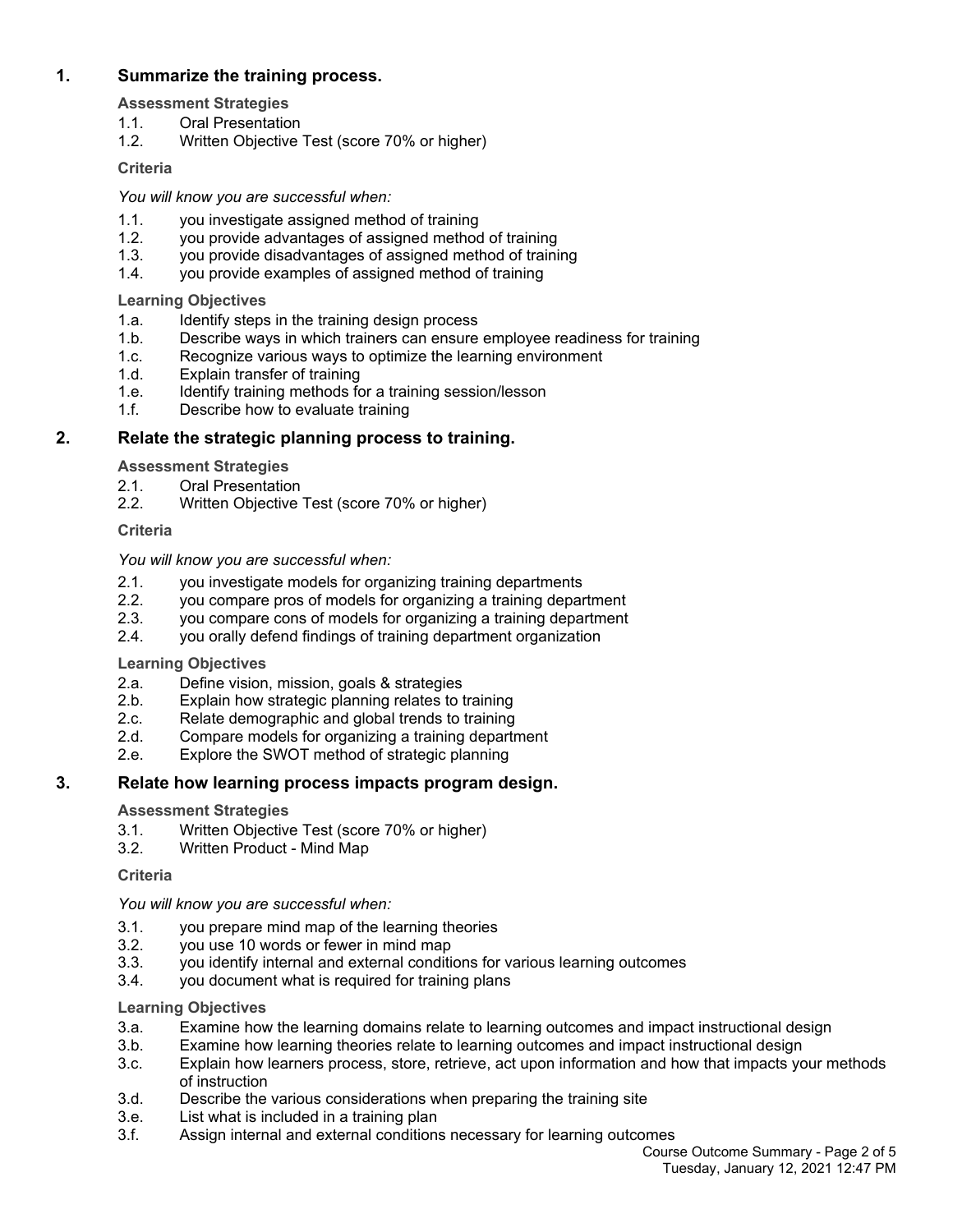# **4. Determine one's own preferred learning style(s).**

**Assessment Strategies**

- 4.1. Self Assessment
- 4.2. Reflection

# **Criteria**

*You will know you are successful when:*

- 4.1. you complete a Myers-Briggs Inventory
- 4.2. you complete learning style exercises
- 4.3. you investigate impact of preference on work habits
- 4.4. you utilize the findings of assessments to practice new tools to enhance learning

**Learning Objectives**

- 4.a. Assess individual learning style(s)
- 4.b. Investigate most effective learning tools for individual learning style(s)
- 4.c. Exercise techniques to enhance individual learning

# **5. Research various training methods.**

**Assessment Strategies**

5.1. Presentation

5.2. Written Objective Test

**Criteria**

*You will know you are successful when:*

- 5.1. you utilize different training methods when presenting a training lesson/session
- 5.2. you provide strengths of different training methods
- 5.3. you provide weaknesses of different training methods
- 5.4. you list advantages of technologies used in training
- 5.5. you list disadvantages of technologies used in training

# **Learning Objectives**

- 5.a. Investigate various traditional and nontraditional training methods
- 5.b. Elaborate on the various advantages and disadvantages of technologies utilized in training
- 5.c. Discuss the strengths and weaknesses of training methods
- 5.d. Utilize various training methods

# **6. Complete a training needs assessment.**

**Assessment Strategies**

- 6.1. Written Product
- 6.2. Project

**Criteria**

*You will know you are successful when:*

- 6.1. you complete task analysis
- 6.2. you complete organizational analysis
- 6.3. you complete person analysis
- 6.4. you provide assessment tools used in formulating needs assessment

# **Learning Objectives**

- 6.a. Complete organizational analysis<br>6.b. Document task analysis
- Document task analysis
- 6.c. Produce person analysis

# **7. Select training priority.**

**Assessment Strategies**

- 7.1. Project
- 7.2. Written Product

**Criteria**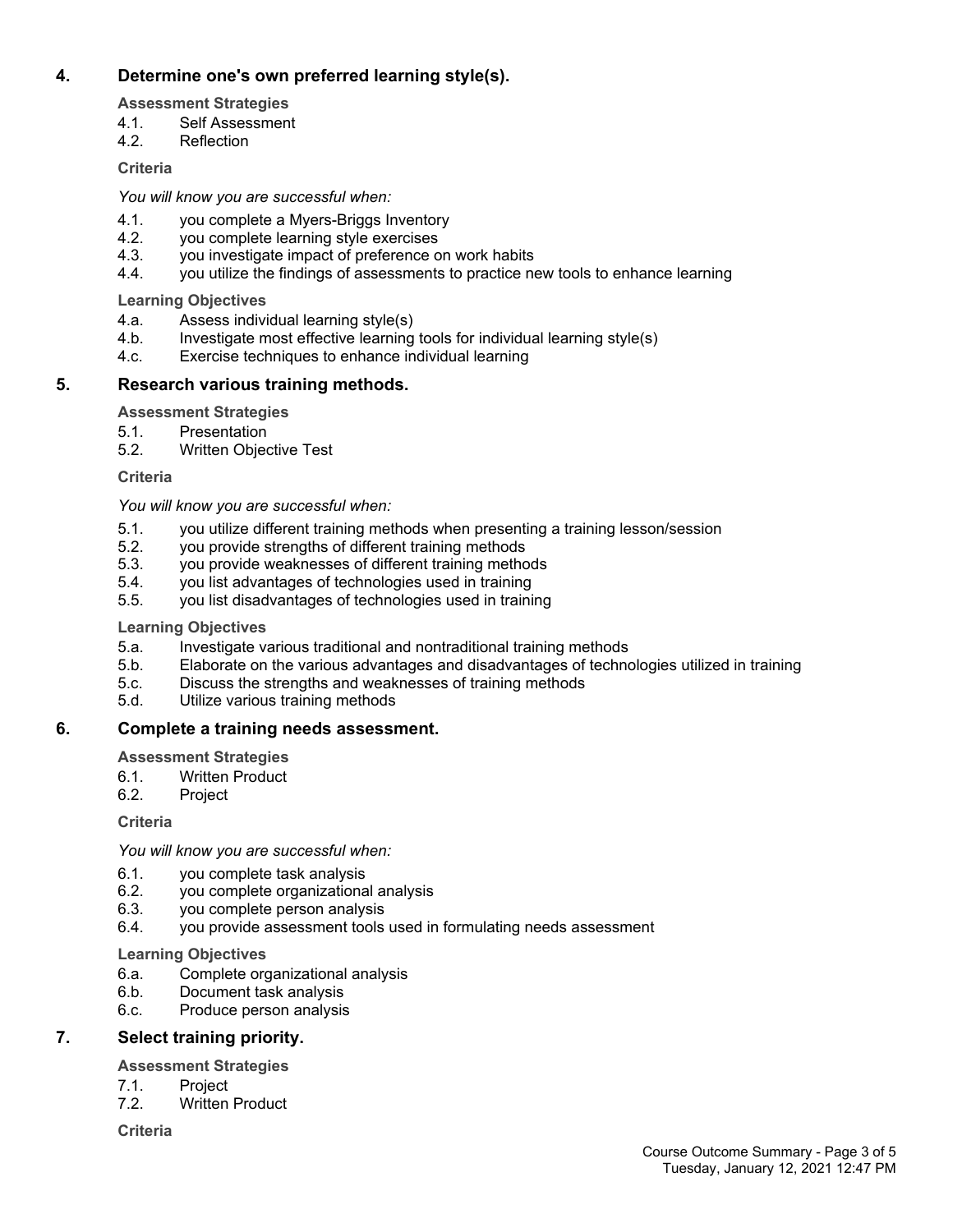*You will know you are successful when:*

- 7.1. you select one training area
- 7.2. you justify highest priority need
- 7.3. you develop lesson plan for that topic
- 7.4. you develop a training plan for that topic

#### **Learning Objectives**

- 7.a. Evaluate the various training topics resulting from the needs assessment
- 7.b. Develop a prioritized list of training topics
- 7.c. Select a primary training topic for the development of a training session

## **8. Develop a training plan.**

**Assessment Strategies**

- 8.1. Project<br>8.2. Written
- Written Product

#### **Criteria**

#### *You will know you are successful when:*

- 8.1. you complete a design document template
- 8.2. you create a course outline
- 8.3. you complete a detailed lesson plan
- 8.4. you design an evaluation tool

**Learning Objectives**

- 8.a. Create design document template for training topic
- 8.b. Design a course outline
- 8.c. Complete a detailed lesson plan
- 8.d. Design a lesson evaluation plan and tool

## **9. Determine various training methods and tools in the development and presentation of training session/lesson.**

#### **Assessment Strategies**

9.1. Project

**Criteria**

*You will know you are successful when:*

- 9.1. you utilize at least three different training methods when presenting a training lesson/session
- 9.2. you attain training lesson's objectives<br>9.3. vou implement evaluation tool
- you implement evaluation tool
- 9.4. you complete training session within provided time parameters

#### **Learning Objectives**

- 9.a. Implement lesson plan in 50 minute training session
- 9.b. Integrate at least three different training methods/technologies into the lesson
- 9.c. Implement evaluation

## **10. Produce an annotated bibliography of organizational training and development sources.**

**Assessment Strategies**

10.1. Written Product

**Criteria**

#### *You will know you are successful when:*

- 10.1. you list at least five websites in annotated bibliography
- 10.2. you select websites which contain several articles about the subject matter
- 10.3. you describe website contents in his or her own words without plagiarizing
- 10.4. you document annotated bibliography using proper grammar, punctuation and spelling

#### **Learning Objectives**

10.a. Identify websites containing multiple articles on training and development